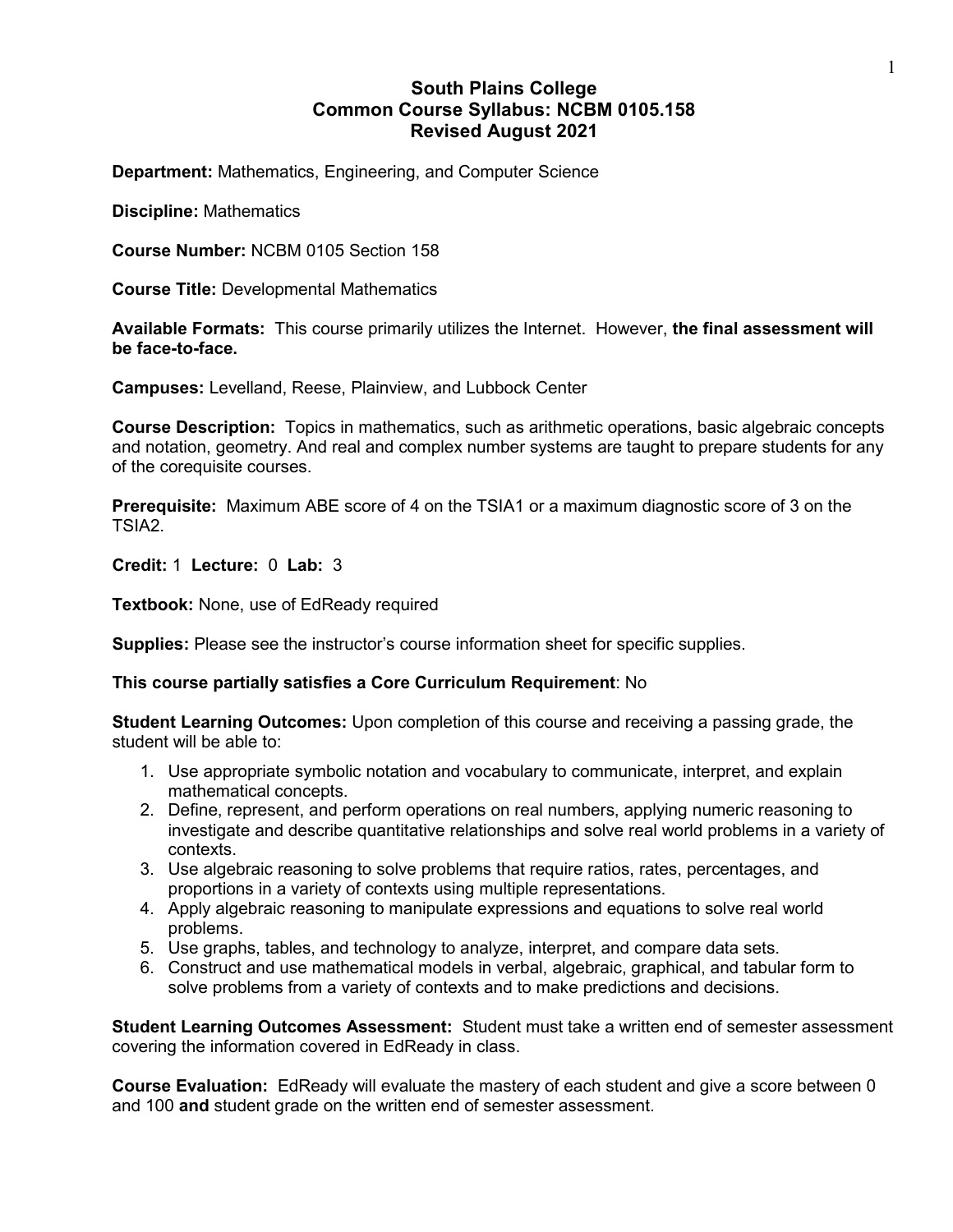**Attendance Policy:** The student will be required to communicate with the instructor at least **once** per week and work in EdReady each week for the duration of the course. Failure to do so will result in the student possibly being dropped from the course.

**Plagiarism** violations include, but are not limited to, the following:

- 1. Turning in a paper that has been purchased, borrowed, or downloaded from another student, an online term paper site, or a mail order term paper mill;
- 2. Cutting and pasting together information from books, articles, other papers, or online sites without providing proper documentation;
- 3. Using direct quotations (three or more words) from a source without showing them to be direct quotations and citing them; or
- 4. Missing in-text citations.

**Cheating** violations include, but are not limited to, the following:

- 1. Obtaining an examination by stealing or collusion;
- 2. Discovering the content of an examination before it is given;
- 3. Using an unauthorized source of information (notes, textbook, text messaging, internet, apps) during an examination, quiz, or homework assignment;
- 4. Entering an office or building to obtain an unfair advantage;
- 5. Taking an examination for another;
- 6. Altering grade records;
- 7. Copying another's work during an examination or on a homework assignment;
- 8. Rewriting another student's work in Peer Editing so that the writing is no longer the original student's;
- 9. Taking pictures of a test, test answers, or someone else's paper.

**COVID Syllabus Statement:** It is the policy of South Plains College that as a condition of on-campus enrollment, all students are required to engage in safe behaviors to avoid the spread of COVID-19 in the SPC community. There will be no requirement for face coverings at any location on any South Plains College campus or classroom. Faculty, staff, or students may continue to wear a mask voluntarily, but there will be no requirements for face coverings in any circumstance. Students who believe they have been exposed or may be COVID-19 positive, must contact Health Services, DeEtte Edens, BSN, RN at (806) 716-2376 or [dedens@southplainscollege.edu.](mailto:dedens@southplainscollege.edu)

If you are experiencing any of the following symptoms please do not attend class and either seek medical attention or get tested for COVID-19.

- Cough, shortness of breath, difficulty breathing
- Fever or chills
- Muscles or body aches
- Vomiting or diarrhea
- New loss of taste and smell

Please also notify DeEtte Edens, BSN, RN, Associate Director of Health & Wellness, at [dedens@southplainscollege.edu](mailto:dedens@southplainscollege.edu) or 806-716-2376.

**Student Code of Conduct Policy**: Any successful learning experience requires mutual respect on the part of the student and the instructor. Neither instructor nor student should be subject to others' behavior that is rude, disruptive, intimidating, aggressive, or demeaning**.** Student conduct that disrupts the learning process or is deemed disrespectful or threatening shall not be tolerated and may lead to disciplinary action and/or removal from class.

**Diversity Statement:** In this class, the teacher will establish and support an environment that values and nurtures individual and group differences and encourages engagement and interaction.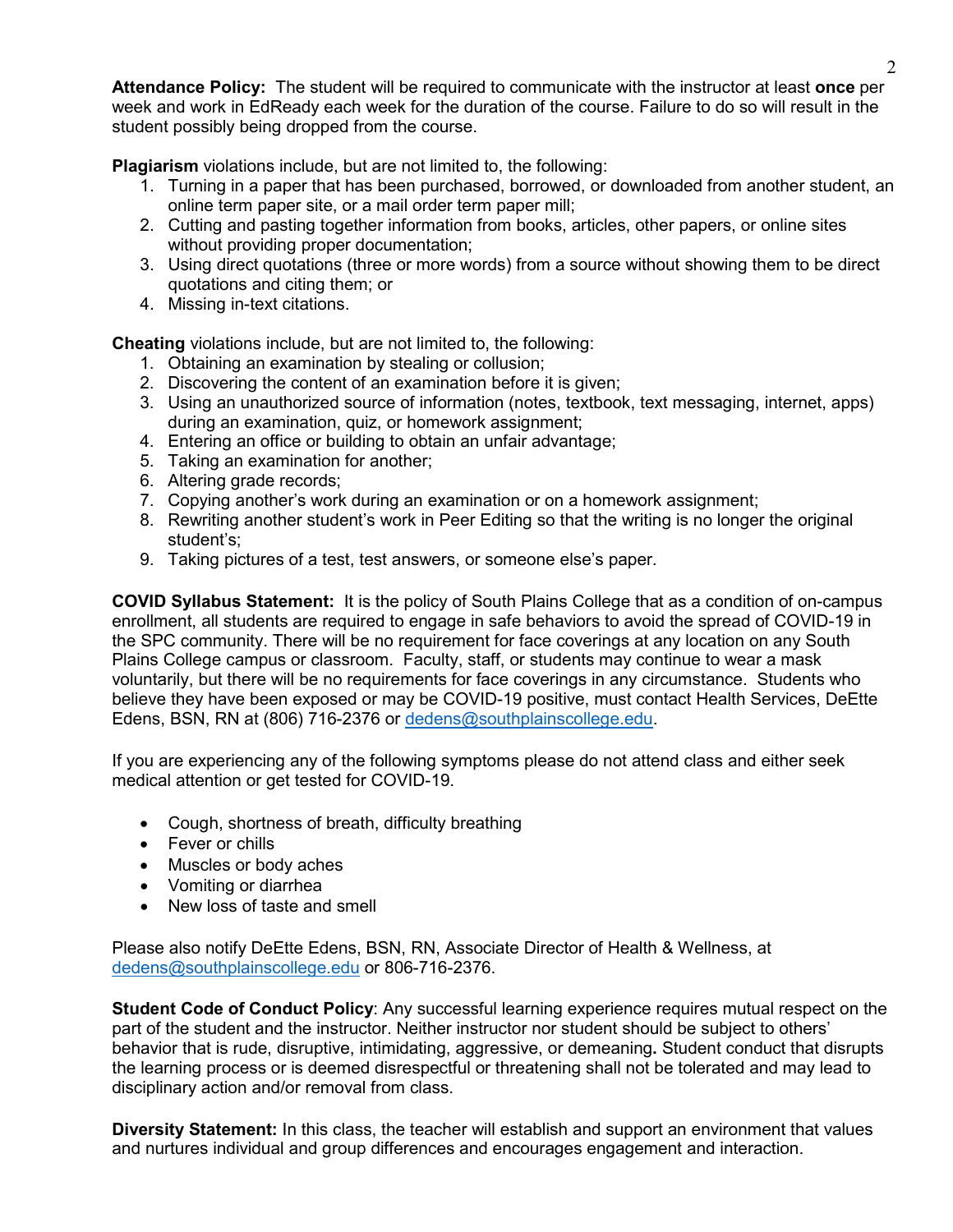Understanding and respecting multiple experiences and perspectives will serve to challenge and stimulate all of us to learn about others, about the larger world and about ourselves. By promoting diversity and intellectual exchange, we will not only mirror society as it is, but also model society as it should and can be.

**Disability Statement:** Students with disabilities, including but not limited to physical, psychiatric, or learning disabilities, who wish to request accommodations in this class should notify the Disability Services Office early in the semester so that the appropriate arrangements may be made. In accordance with federal law, a student requesting accommodations must provide acceptable documentation of his/her disability to the Disability Services Office. For more information, call or visit the Disability Services Office at Levelland (Student Health & Wellness Office) 806-716-2577, Reese Center (Building 8) 806-716-4675, or Plainview Center (Main Office) 806-716-4302 or 806-296-9611.

**Nondiscrimination Policy:** South Plains College does not discriminate on the basis of race, color, national origin, sex, disability or age in its programs and activities. The following person has been designated to handle inquiries regarding the non-discrimination policies: Vice President for Student Affairs, South Plains College, 1401 College Avenue, Box 5, Levelland, TX 79336. Phone number 806- 716-2360.

**Title IX Pregnancy Accommodations Statement:** If you are pregnant, or have given birth within six months, Under Title IX you have a right to reasonable accommodations to help continue your education. To [activate](http://www.southplainscollege.edu/employees/manualshandbooks/facultyhandbook/sec4.php) accommodations you must submit a Title IX pregnancy accommodations request, along with specific medical documentation, to the Director of Health and Wellness. Once approved, notification will be sent to the student and instructors. It is the student's responsibility to work with the instructor to arrange accommodations. Contact the Director of Health and Wellness at 806- 716-2362 or [email](http://www.southplainscollege.edu/employees/manualshandbooks/facultyhandbook/sec4.php) [rcanon@southplainscollege.edu](mailto:rcanon@southplainscollege.edu) for assistance.

**Campus Concealed Carry**: Texas Senate Bill - 11 (Government Code 411.2031, et al.) authorizes the carrying of a concealed handgun in South Plains College buildings only by persons who have been issued and are in possession of a Texas License to Carry a Handgun. Qualified law enforcement officers or those who are otherwise authorized to carry a concealed handgun in the State of Texas are also permitted to do so. Pursuant to Penal Code (PC) 46.035 and South Plains College policy, license holders may not carry a concealed handgun in restricted locations. For a list of locations and Frequently Asked Questions, please refer to the Campus Carry page

at: <http://www.southplainscollege.edu/campuscarry.php>

Pursuant to PC 46.035, the open carrying of handguns is prohibited on all South Plains College campuses. Report violations to the College Police Department at 806-716-2396 or 9-1-1.

**SPC Bookstore Price Match Guarantee Policy:** If you find a lower price on a textbook, the South Plains College bookstore will match that price. The difference will be given to the student on a bookstore gift certificate! The gift certificate can be spent on anything in the store. If students have already purchased textbooks and then find a better price later, the South Plains College bookstore will price match through the first week of the semester. The student must have a copy of the receipt and the book has to be in stock at the competition at the time of the price match. The South Plains College bookstore will happily price match BN.com & books on Amazon noted as *ships from and sold by Amazon.com*. Online marketplaces such as *Other Sellers* on Amazon, Amazon's Warehouse Deals, *fulfilled by* Amazon, BN.com Marketplace, and peer-to-peer pricing are not eligible. They will price match the exact textbook, in the same edition and format, including all accompanying materials, like workbooks and CDs. A textbook is only eligible for price match if it is in stock on a competitor's website at time of the price match request. Additional membership discounts and offers cannot be applied to the student's refund. Price matching is only available on in-store purchases. Digital books, access codes sold via publisher sites, rentals and special orders are not eligible. Only one price match per title per customer is allowed.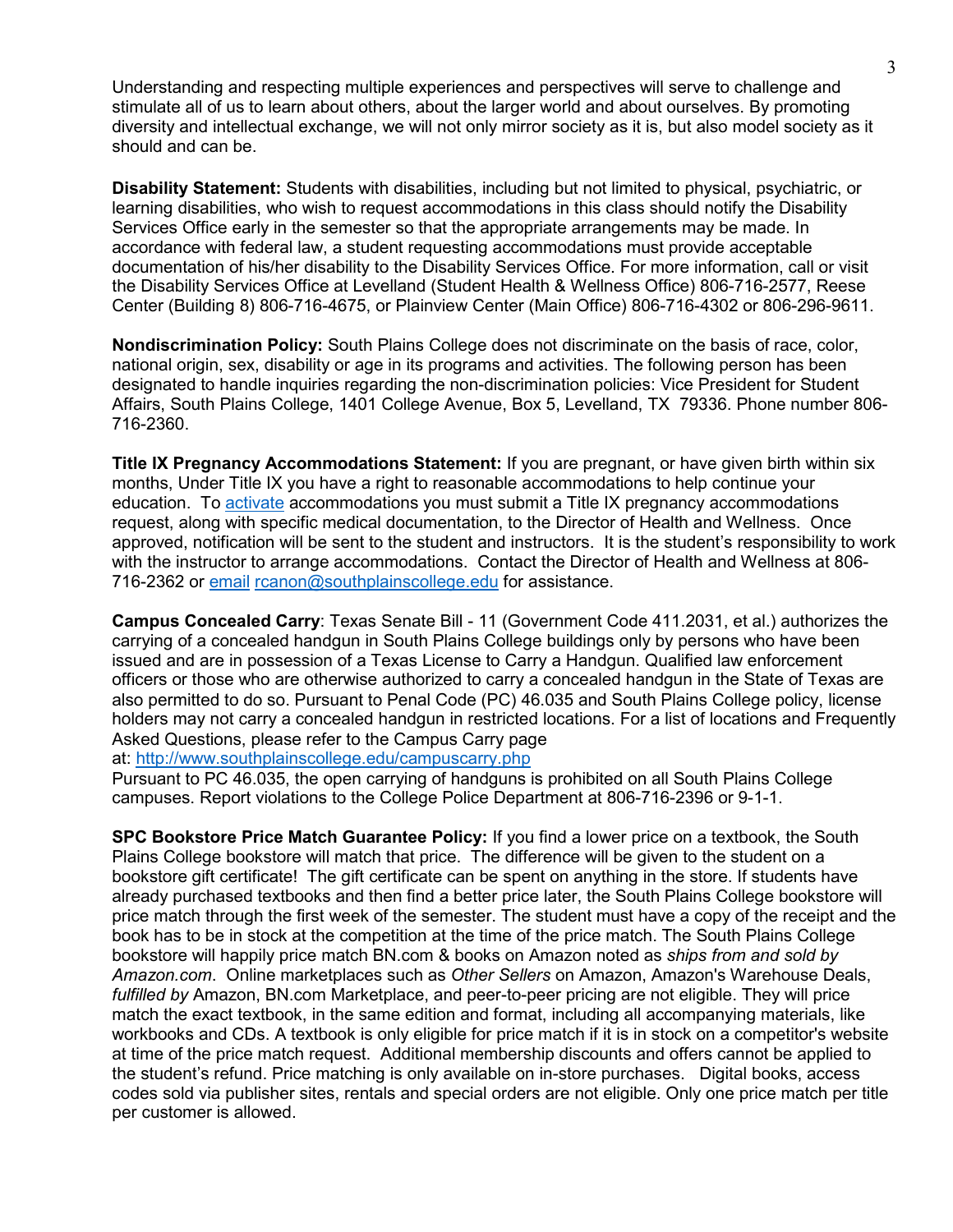**Note: The instructor reserves the right to modify the course syllabus and policies, as well as notify students of any changes, at any point during the semester.**

# **COURSE SPECIFIC INFORMATION FOR NCBM0105.158**

**Instructor:** Larry Moffett **Email:** [lmoffett@southplainscollege.edu](mailto:lmoffett@southplainscollege.edu) **Office:** Reese Center, Building 2 Rm 215 Phone: (806)716-2528

**Office hours:** in my office, room 215

| <b>Monday</b>  | Tuesdav       | Wednesday     | <b>Thursday</b> | Friday |
|----------------|---------------|---------------|-----------------|--------|
| $8:45 - 11:00$ | $8:30 - 9:00$ | 8:45-11:00    | 8:30-9:00       |        |
| 4:20-5:20      | 10:45-11:00   | $4:20 - 5:20$ | 10:45-11:00     |        |

**Email:** All students at South Plains College are assigned an SPC email account. Although personal email addresses will continue to be collected, the assigned SPC email account will be used as the official channel of communication for South Plains College. Students should make it a habit to check their student email account frequently. (Copied from SPC Student Guide.)

**Textbook**: There is no required textbook for this class. However, access to the EdReady website [\(https://southplainscollege.edready.org](https://southplainscollege.edready.org/) ) is required.

**Supplies**: Access to a computer with an internet connection is required for this course. **For the final assessment (final exam), please bring an adequate supply of pencils.**

**Blackboard**: Blackboard is the online course management system that will be utilized for this course. This course is supplemented online, so all access to course information and your instructor is through the Internet. This course **syllabus**, as well as all course materials can be accessed through **Blackboard**. Login at https://southplainscollege.blackboard.com/. The user name and password should be the same as the MySPC and SPC email.

User name: first initial, last name, and last 4 digits of the Student ID

Password: Original CampusConnect Pin No. (found on SPC acceptance letter)

Questions regarding Blackboard support may be emailed to blackboard@southplainscollege.edu or by telephone to 806-716-2180.

**Student Learning Outcomes Assessment**: Students must take a written end-of-semester assessment (final exam) covering the information from EdReady.

The class will cover topics from the following units of study in the EdReady system:

- 1) Whole Numbers
- 2) Fractions & Mixed Numbers
- 3) Decimals
- 4) Ratios, Rates, and Proportions
- 5) Percents
- 6) Real Numbers
- 7) Solving Equations
- 8) Exponents and Polynomials
- 9) Factoring
- 10) Geometry
- 11) Complex Numbers.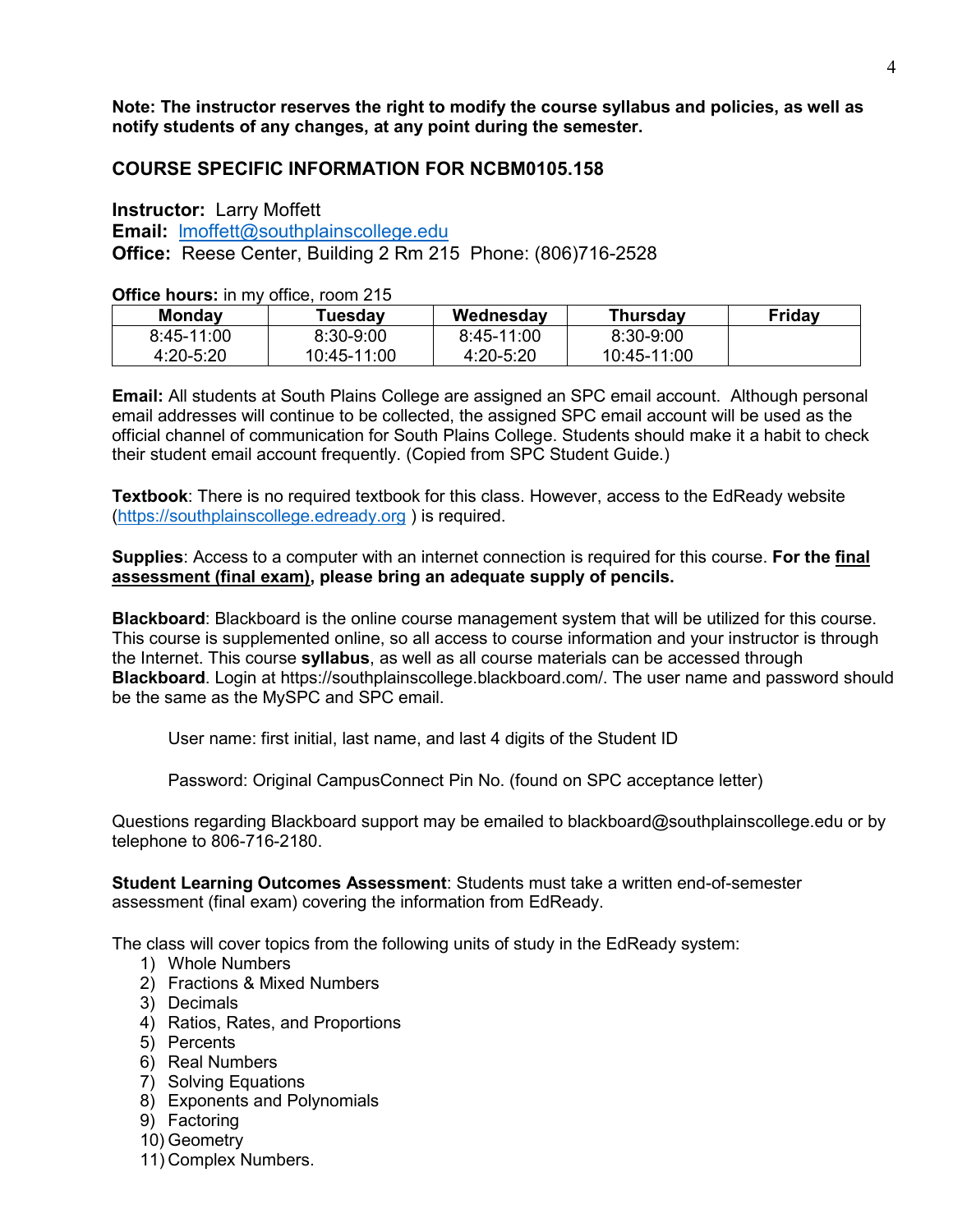**Course Evaluation: EdReady** will evaluate the student's mastery of each math concept and provide the student with a score between 0 and 100. **The student's goal is to earn an EdReady score of at least 90,** which should provide a strong background of mathematical understanding for the final assessment (**final exam**). **At the end of the semester, the student will take a written assessment (final exam) that will determine the student's final course grade for this NCBM 0105 course**. The student will schedule a time with the instructor to meet face-to-face for the written assessment (final exam). Performance on this final exam assessment will result in a **pass or fail grade** for the course. **The student must score at least a 70% on the final exam assessment to pass the NCBM 0105 course**. A grade of '**P'** is assigned for a passing grade, while a grade of '**F'** for a failing grade. In order to be fully prepared for the final assessment, it is strongly recommended that the student master enough topics in the EdReady system to obtain a score of at least 90.

**Attendance/Student Engagement Policy:** Attendance and effort are the most important activities for success in this course. The instructor maintains records of the student's engagement throughout the semester. The student will be required to communicate with the instructor at least once per week for the duration of this course. Failure to communicate at least once per week with the instructor may result in the student being dropped from the course.

### **Getting Started in EdReady:**

Inside your Blackboard course, you will find a link to EdReady. After clicking this link, you should find an area on the screen to enter a goal key. The area should look similar to:



Your **goal key** for this course is: **Moffett0105Fall21** This goal key is **case-sensitive**, so make sure to provide the correct upper- and lower-cases of the letters. Once into the correct goal, **you will take an initial diagnostic test.**

### **Taking the Initial Diagnostic Test:**

- Please allow at least one hour for this test. However, if you need more time or need to step away, there is an option to save and exit.
- After completing this initial diagnostic test, contact your instructor for next steps to complete the requirements for this course.

### **To maximize potential for successfully completing this course:**

- Watch the video<https://vimeo.com/edready/review/129791734/5c7e5aa696> To help you get started on EdReady
- Set aside time each day to concentrate on math.
- Work through your study path
	- o Warm-up: Short assessment to determine preparedness for unit
	- o Presentation: Lecture video to explain the concept
	- $\circ$  Worked examples: Examples are given and details for the solution are explained
	- $\circ$  Topic text: Similar to an online textbook
	- o Practice: Examples for you to try. If you miss a problem, a brief explanation is given before allowing another attempt on the same problem.
	- $\circ$  Review: Examples for you to try, but in the review, the feedback is given after all of the examples have been attempted.
- Work problems without a calculator.
- Take a test to determine if you have mastered the topic **after** you have studied the material.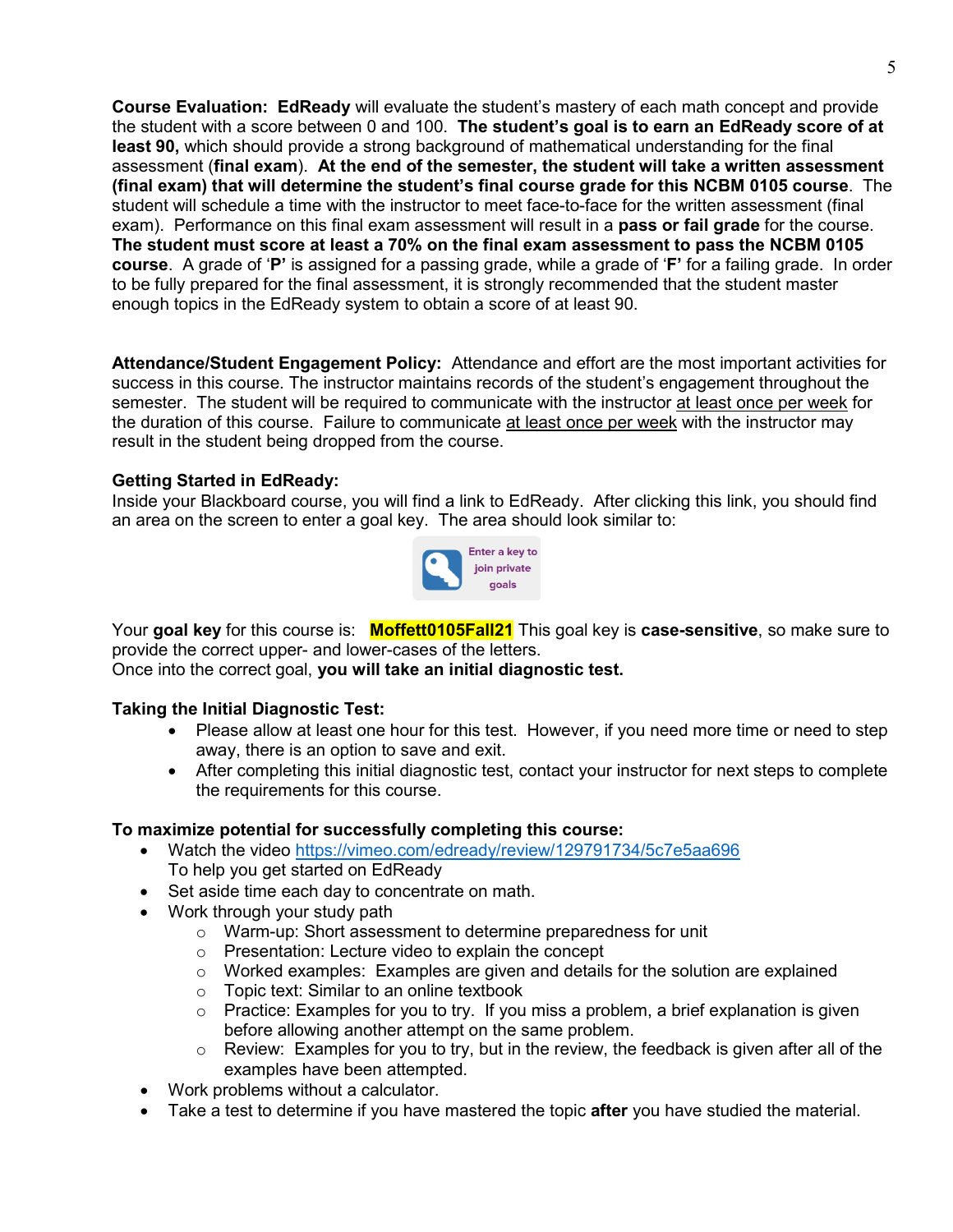## **SPC Tutors**

Tutoring is FREE for all currently enrolled students. Make an appointment or drop-in for help at any SPC location or online! Visit the link below to learn more about how to book an appointment, view the tutoring schedule, get to know the tutors, and view tutoring locations.

<http://www.southplainscollege.edu/exploreprograms/artsandsciences/teacheredtutoring.php>

### **Tutor.com**

You also have 180 FREE minutes of tutoring with tutor.com each week, and your hours reset every Monday morning. Log into Blackboard, click on the tutor.com link on the left-hand tool bar and grab a session with a tutor. You can access tutor.com tutors during the following times:

Monday – Thursday: 8pm-8am

6pm Friday – 8am Monday morning

Free tutoring is available through the college. Check Blackboard for additional information about tutoring.

| Week           | Date                 | Lesson Topic/Assignment                                         |  |
|----------------|----------------------|-----------------------------------------------------------------|--|
|                | Aug $30$ – Sept 3    | The instructor will post the syllabus and information<br>1.     |  |
|                |                      | regarding initial steps for beginning the course.               |  |
|                |                      | The student will set up an EdReady account at<br>2.             |  |
|                |                      | https://southplainscollege.edready.org                          |  |
|                |                      | 3. After receiving the goal key from the instructor, student    |  |
|                |                      | will complete the initial diagnostic test.                      |  |
| $\overline{2}$ | Sept $6 -$ Sept $10$ | Complete the first 6 topics in the Whole Number Unit            |  |
|                |                      | Place Value and Names for Whole Numbers<br>$1_{-}$              |  |
|                |                      | <b>Rounding Whole Numbers</b><br>2.                             |  |
|                |                      | <b>Comparing Whole Numbers</b><br>3.                            |  |
|                |                      | Adding Whole Numbers and Applications<br>4.                     |  |
|                |                      | Subtracting Whole Numbers and Applications<br>5.                |  |
|                |                      | 6. Estimation                                                   |  |
| 3              | Sept $13$ – Sept 17  | Complete topics $7 - 12$ in the Whole Number Unit               |  |
|                |                      | Multiplying Whole Numbers and Applications<br>7.                |  |
|                |                      | 8. Dividing Whole Numbers and Applications                      |  |
|                |                      | 9. Properties and Laws of Whole Numbers                         |  |
|                |                      | 10. The Distributive Property                                   |  |
|                |                      | 11. Understanding Exponents and Square Roots                    |  |
|                |                      | 12. Order of Operations                                         |  |
| 4              | Sept $20$ – Sept 24  | Complete topics $1 - 5$ in the Fractions and Mixed Numbers unit |  |
|                |                      | Intro to Fractions and Mixed Numbers<br>1.                      |  |
|                |                      | 2. Proper and Improper Fractions                                |  |
|                |                      | 3.<br><b>Factors and Primes</b>                                 |  |
|                |                      | <b>Simplifying Fractions</b><br>4.                              |  |
|                |                      | 5. Comparing Fractions                                          |  |
| 5              | Sept $27 - Oct$ 1    | Complete topics $6 - 9$ in the Fractions and Mixed Numbers unit |  |
|                |                      | Multiplying Fractions and Mixed Numbers<br>6.                   |  |
|                |                      | Dividing Fractions and Mixed Numbers<br>7.                      |  |
|                |                      | Adding Fractions and Mixed Numbers<br>8.                        |  |
|                |                      | Subtracting Fractions and Mixed Numbers<br>9.                   |  |
| 6              | Oct $4 - Oct 8$      | Complete the 5 topics in the Decimal Unit                       |  |
|                |                      | 1. Decimals and Fractions                                       |  |

**Suggested Course Schedule:** The following schedule shows the minimum you should complete each week. **It is recommended that you work ahead of schedule.**